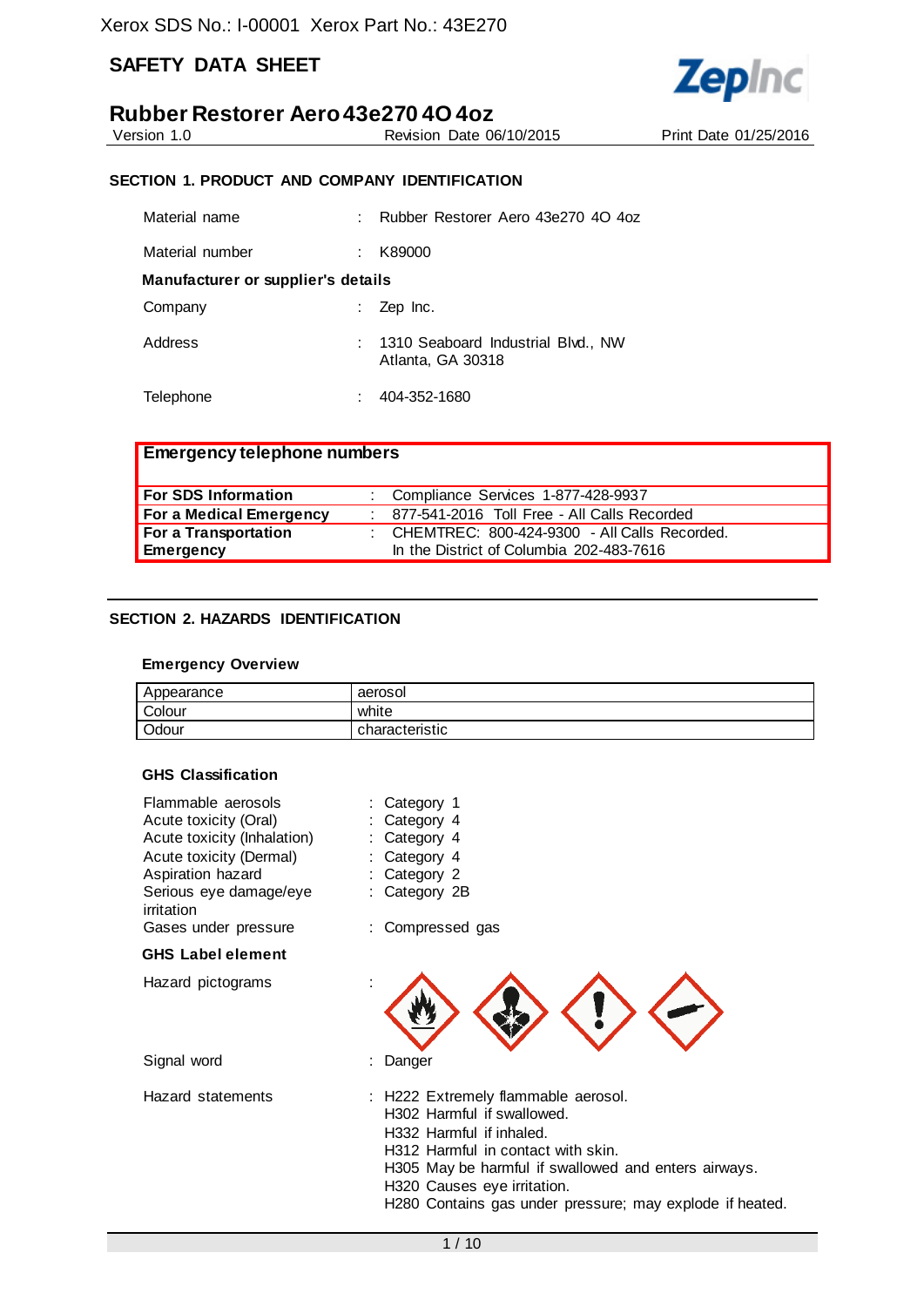

Revision Date 06/10/2015 Print Date 01/25/2016

# **Rubber Restorer Aero 43e270 4O 4oz**

| Precautionary statements                            | : P102 Keep out of reach of children.<br>P103 Read label before use.<br>P243 Take precautionary measures against static discharge.<br>P281 Use personal protective equipment as required.<br><b>Prevention:</b><br>P210 Keep away from heat, hot surfaces, sparks, open flames<br>and other ignition sources. No smoking.<br>P211 Do not spray on an open flame or other ignition source.<br>P251 Pressurized container: Do not pierce or burn, even after<br>use.<br>P261 Avoid breathing dust/ fume/ gas/ mist/ vapours/ spray.<br>P271 Use only outdoors or in a well-ventilated area.<br>Response:<br>P301 + P310 IF SWALLOWED: Immediately call a POISON<br>CENTER or doctor/ physician.<br>P301 + P330 + P331 IF SWALLOWED: Rinse mouth. Do NOT<br>induce vomiting.<br>P302 + P352 IF ON SKIN: Wash with plenty of soap and water.<br>P304 + P312 IF INHALED: Call a POISON CENTER or doctor/<br>physician if you feel unwell.<br>P304 + P341 IF INHALED: If breathing is difficult, remove<br>victim to fresh air and keep at rest in a position comfortable for<br>breathing.<br>P305 + P351 + P338 IF IN EYES: Rinse cautiously with water<br>for several minutes. Remove contact lenses, if present and<br>easy to do. Continue rinsing.<br>P309 + P311 IF exposed or you feel unwell: Call a POISON<br>CENTER or doctor/ physician.<br>P333 + P313 If skin irritation or rash occurs: Get medical<br>advice/ attention.<br>P371 + P380 + P375 In case of major fire and large quantities:<br>Evacuate area. Fight fire remotely due to the risk of explosion.<br>Storage:<br>P410 + P412 Protect from sunlight. Do not expose to<br>temperatures exceeding 50 °C/ 122 °F.<br>Disposal:<br>P501 Dispose of contents/container in accordance with local<br>regulation. |
|-----------------------------------------------------|---------------------------------------------------------------------------------------------------------------------------------------------------------------------------------------------------------------------------------------------------------------------------------------------------------------------------------------------------------------------------------------------------------------------------------------------------------------------------------------------------------------------------------------------------------------------------------------------------------------------------------------------------------------------------------------------------------------------------------------------------------------------------------------------------------------------------------------------------------------------------------------------------------------------------------------------------------------------------------------------------------------------------------------------------------------------------------------------------------------------------------------------------------------------------------------------------------------------------------------------------------------------------------------------------------------------------------------------------------------------------------------------------------------------------------------------------------------------------------------------------------------------------------------------------------------------------------------------------------------------------------------------------------------------------------------------------------------------------------------------------------------------------------|
| <b>Potential Health Effects</b><br>Carcinogenicity: |                                                                                                                                                                                                                                                                                                                                                                                                                                                                                                                                                                                                                                                                                                                                                                                                                                                                                                                                                                                                                                                                                                                                                                                                                                                                                                                                                                                                                                                                                                                                                                                                                                                                                                                                                                                 |
|                                                     |                                                                                                                                                                                                                                                                                                                                                                                                                                                                                                                                                                                                                                                                                                                                                                                                                                                                                                                                                                                                                                                                                                                                                                                                                                                                                                                                                                                                                                                                                                                                                                                                                                                                                                                                                                                 |
| <b>IARC</b><br><b>ACGIH</b>                         | No component of this product present at levels greater than or<br>equal to 0.1% is identified as probable, possible or confirmed<br>human carcinogen by IARC.<br>No component of this product present at levels greater than or                                                                                                                                                                                                                                                                                                                                                                                                                                                                                                                                                                                                                                                                                                                                                                                                                                                                                                                                                                                                                                                                                                                                                                                                                                                                                                                                                                                                                                                                                                                                                 |
|                                                     | equal to 0.1% is identified as a carcinogen or potential<br>carcinogen by ACGIH.                                                                                                                                                                                                                                                                                                                                                                                                                                                                                                                                                                                                                                                                                                                                                                                                                                                                                                                                                                                                                                                                                                                                                                                                                                                                                                                                                                                                                                                                                                                                                                                                                                                                                                |
| <b>OSHA</b>                                         | No component of this product present at levels greater than or<br>equal to 0.1% is identified as a carcinogen or potential<br>carcinogen by OSHA.                                                                                                                                                                                                                                                                                                                                                                                                                                                                                                                                                                                                                                                                                                                                                                                                                                                                                                                                                                                                                                                                                                                                                                                                                                                                                                                                                                                                                                                                                                                                                                                                                               |
| <b>NTP</b>                                          | No component of this product present at levels greater than or<br>equal to 0.1% is identified as a known or anticipated carcinogen<br>by NTP.                                                                                                                                                                                                                                                                                                                                                                                                                                                                                                                                                                                                                                                                                                                                                                                                                                                                                                                                                                                                                                                                                                                                                                                                                                                                                                                                                                                                                                                                                                                                                                                                                                   |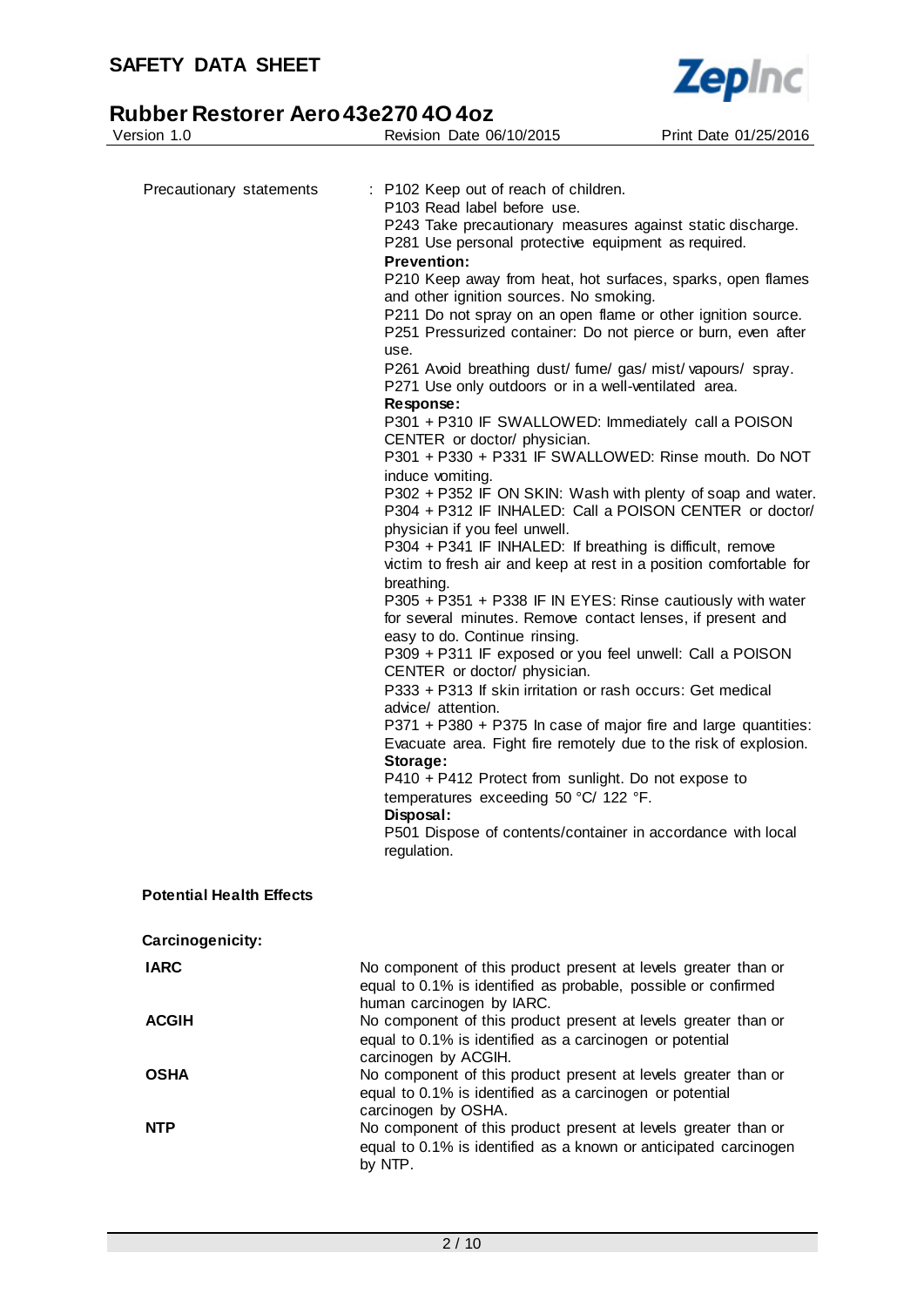

**Zepinc** 

## Version 1.0 Revision Date 06/10/2015 Print Date 01/25/2016

#### **SECTION 3. COMPOSITION/INFORMATION ON INGREDIENTS**

Substance / Mixture : Mixture

#### **Hazardous components**

| <b>Chemical Name</b>                    | CAS-No.    | Concentration [%]      |
|-----------------------------------------|------------|------------------------|
| Naphtha (petroleum), hydrotreated heavy | 64742-48-9 | $\vert$ >= 90 - <= 100 |

#### **SECTION 4. FIRST AID MEASURES**

| General advice          | : Move out of dangerous area.<br>Show this safety data sheet to the doctor in attendance.<br>Do not leave the victim unattended.                                                                                                                                           |
|-------------------------|----------------------------------------------------------------------------------------------------------------------------------------------------------------------------------------------------------------------------------------------------------------------------|
| If inhaled              | : Consult a physician after significant exposure.<br>If unconscious place in recovery position and seek medical<br>advice.                                                                                                                                                 |
| In case of skin contact | : If skin irritation persists, call a physician.<br>Wash off immediately with plenty of water for at least 15<br>minutes.<br>If on clothes, remove clothes.                                                                                                                |
| In case of eye contact  | : Remove contact lenses.<br>Protect unharmed eye.<br>Keep eye wide open while rinsing.<br>If eye irritation persists, consult a specialist.<br>Rinse immediately with plenty of water for at least 15 minutes.                                                             |
| If swallowed            | : Keep respiratory tract clear.<br>Never give anything by mouth to an unconscious person.<br>If symptoms persist, call a physician.<br>Take victim immediately to hospital.<br>DO NOT induce vomiting unless directed to do so by a<br>physician or poison control center. |

#### **SECTION 5. FIREFIGHTING MEASURES**

| Suitable extinguishing media            | : Alcohol-resistant foam<br>Carbon dioxide (CO2)<br>Dry chemical                                             |
|-----------------------------------------|--------------------------------------------------------------------------------------------------------------|
| Unsuitable extinguishing<br>media       | : High volume water jet                                                                                      |
| Specific hazards during<br>firefighting | : Do not allow run-off from fire fighting to enter drains or water<br>courses.                               |
| Hazardous combustion<br>products        | : Carbon dioxide (CO2)<br>Carbon monoxide<br>Smoke                                                           |
| Specific extinguishing<br>methods       | : Use extinguishing measures that are appropriate to local<br>circumstances and the surrounding environment. |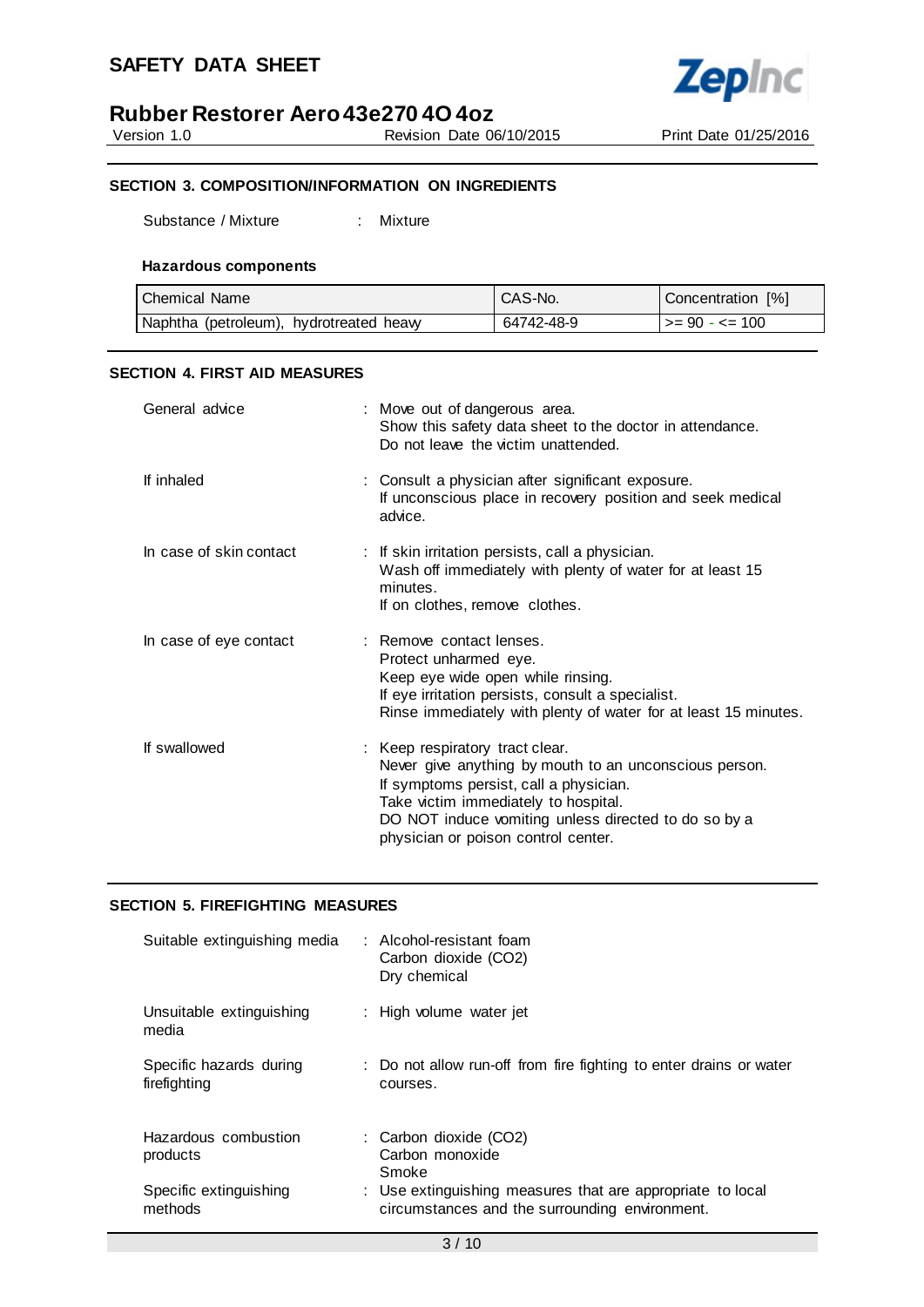

| Version 1.0                                      | Revision Date 06/10/2015                                                                                                                                                                                                                                                                                                                                                                 | Print Date 01/25/2016 |
|--------------------------------------------------|------------------------------------------------------------------------------------------------------------------------------------------------------------------------------------------------------------------------------------------------------------------------------------------------------------------------------------------------------------------------------------------|-----------------------|
|                                                  |                                                                                                                                                                                                                                                                                                                                                                                          |                       |
| Further information                              | : Collect contaminated fire extinguishing water separately. This<br>must not be discharged into drains.<br>Fire residues and contaminated fire extinguishing water must<br>be disposed of in accordance with local regulations.<br>For safety reasons in case of fire, cans should be stored<br>separately in closed containments.<br>Use a water spray to cool fully closed containers. |                       |
| Special protective equipment<br>for firefighters | : Wear self-contained breathing apparatus for firefighting if<br>necessary.                                                                                                                                                                                                                                                                                                              |                       |

#### **SECTION 6. ACCIDENTAL RELEASE MEASURES**

| Personal precautions,<br>protective equipment and<br>emergency procedures | : Use personal protective equipment.<br>Ensure adequate ventilation.<br>Remove all sources of ignition.<br>Evacuate personnel to safe areas.<br>Beware of vapours accumulating to form explosive<br>concentrations. Vapours can accumulate in low areas. |
|---------------------------------------------------------------------------|----------------------------------------------------------------------------------------------------------------------------------------------------------------------------------------------------------------------------------------------------------|
| Environmental precautions                                                 | : Prevent product from entering drains.<br>Prevent further leakage or spillage if safe to do so.<br>If the product contaminates rivers and lakes or drains inform<br>respective authorities.                                                             |
| Methods and materials for<br>containment and cleaning up                  | : Soak up with inert absorbent material (e.g. sand, silica gel,<br>acid binder, universal binder, sawdust).<br>Sweep up or vacuum up spillage and collect in suitable<br>container for disposal.                                                         |

#### **SECTION 7. HANDLING AND STORAGE**

| Advice on safe handling     | : Avoid exposure - obtain special instructions before use.<br>Avoid contact with skin and eyes.<br>For personal protection see section 8.<br>Smoking, eating and drinking should be prohibited in the<br>application area.<br>Do not breathe vapours or spray mist.<br>Take precautionary measures against static discharges.<br>Provide sufficient air exchange and/or exhaust in work rooms.<br>Dispose of rinse water in accordance with local and national<br>regulations.<br>Always replace cap after use. |
|-----------------------------|-----------------------------------------------------------------------------------------------------------------------------------------------------------------------------------------------------------------------------------------------------------------------------------------------------------------------------------------------------------------------------------------------------------------------------------------------------------------------------------------------------------------|
| Conditions for safe storage | : BEWARE: Aerosol is pressurized. Keep away from direct sun<br>exposure and temperatures over 50 °C. Do not open by force<br>or throw into fire even after use. Do not spray on flames or<br>red-hot objects.<br>No smoking.<br>Keep in a dry, cool and well-ventilated place.<br>Observe label precautions.<br>Electrical installations / working materials must comply with<br>the technological safety standards.                                                                                            |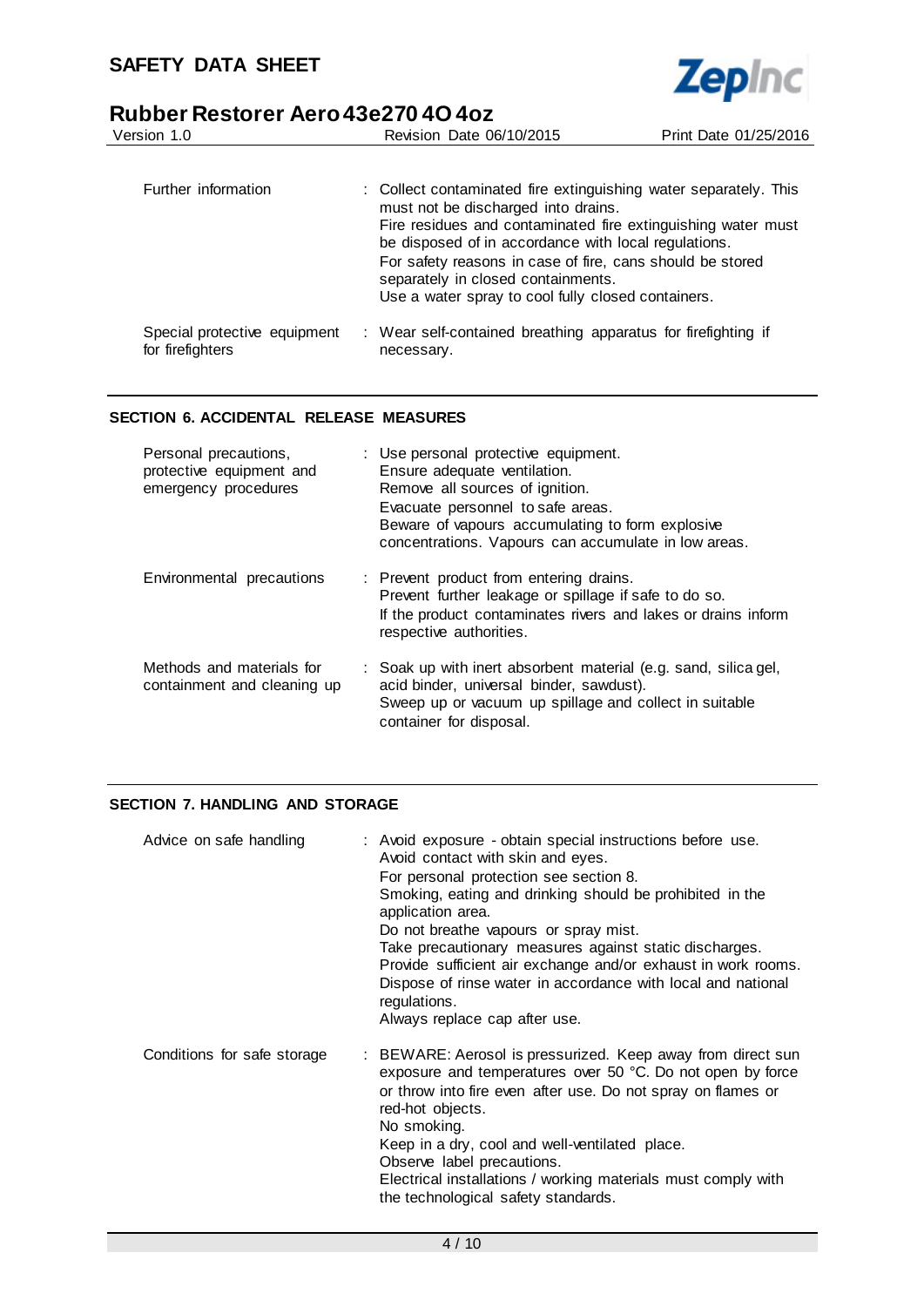

Version 1.0 Revision Date 06/10/2015 Print Date 01/25/2016

Materials to avoid : Strong oxidizing agents

#### **SECTION 8. EXPOSURE CONTROLS/PERSONAL PROTECTION**

#### **Components with workplace control parameters**

Contains no substances with occupational exposure limit values.

| Personal protective equipment |  |                                                                                                                                            |  |
|-------------------------------|--|--------------------------------------------------------------------------------------------------------------------------------------------|--|
| Respiratory protection        |  | : In case of insufficient ventilation, wear suitable respiratory<br>equipment.                                                             |  |
| Hand protection               |  |                                                                                                                                            |  |
| <b>Remarks</b>                |  | : The suitability for a specific workplace should be discussed<br>with the producers of the protective gloves.                             |  |
| Eye protection                |  | : Ensure that eyewash stations and safety showers are close to<br>the workstation location.<br>Safety glasses                              |  |
| Skin and body protection      |  | : impervious clothing<br>Choose body protection according to the amount and<br>concentration of the dangerous substance at the work place. |  |
| Hygiene measures              |  | : When using do not eat or drink.<br>Wash hands before breaks and at the end of workday.<br>When using do not smoke.                       |  |

#### **SECTION 9. PHYSICAL AND CHEMICAL PROPERTIES**

| Appearance                   | : aerosol                      |
|------------------------------|--------------------------------|
| Colour                       | white                          |
| Odour                        | : characteristic               |
| Odour Threshold              | : no data available            |
| рH                           | not applicable                 |
| Melting point/freezing point | : no data available            |
| Boiling point                | :>93.33 °C                     |
| Flash point                  | : 49.44 $^{\circ}$ C           |
|                              |                                |
| Evaporation rate             | : no data available            |
| Flammability (solid, gas)    | : Extremely flammable aerosol. |
| Upper explosion limit        | : no data available            |
| Lower explosion limit        | no data available              |
|                              |                                |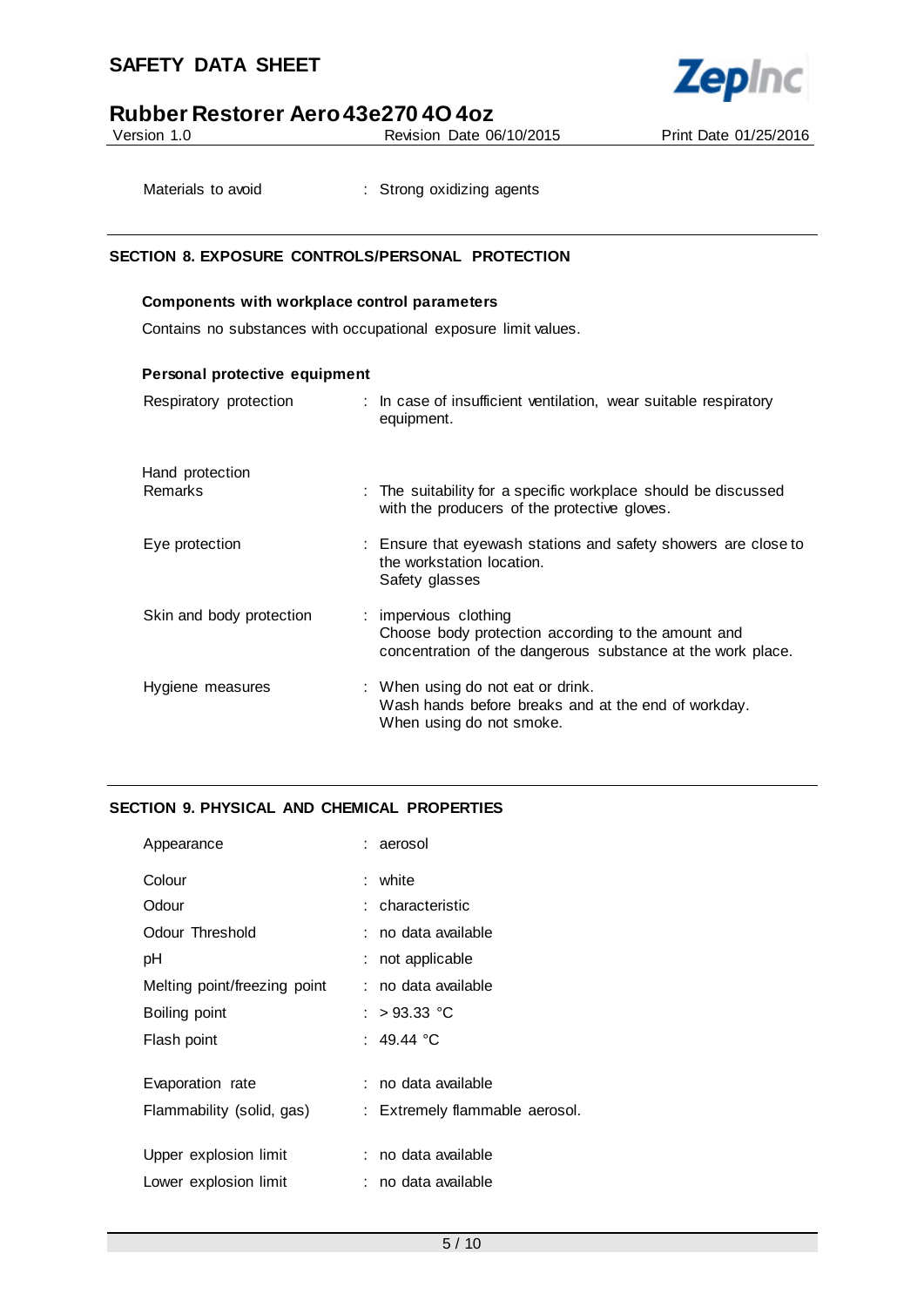$\overline{a}$ 



# **Rubber Restorer Aero 43e270 4O 4oz**

| Version 1.0                                | Revision Date 06/10/2015 | Print Date 01/25/2016 |
|--------------------------------------------|--------------------------|-----------------------|
| Vapour pressure                            | : no data available      |                       |
| Relative vapour density                    | : no data available      |                       |
| Density                                    | $: 0.750 - 0.850$ g/cm3  |                       |
| Solubility(ies)                            |                          |                       |
| Water solubility                           | $:$ insoluble            |                       |
| Partition coefficient: n-<br>octanol/water | : no data available      |                       |
| Auto-ignition temperature                  | : not determined         |                       |
| Thermal decomposition                      | : no data available      |                       |
| Viscosity                                  |                          |                       |
| Viscosity, kinematic                       | : no data available      |                       |

#### **SECTION 10. STABILITY AND REACTIVITY**

| Reactivity                            | : Stable                                                                   |
|---------------------------------------|----------------------------------------------------------------------------|
| Chemical stability                    | : Stable under normal conditions.                                          |
| Possibility of hazardous<br>reactions | : No decomposition if stored and applied as directed.                      |
|                                       | Vapours may form explosive mixture with air.                               |
| Conditions to avoid                   | : Heat, flames and sparks.<br>Extremes of temperature and direct sunlight. |
| Incompatible materials                | : Strong oxidizing agents                                                  |
| Hazardous decomposition<br>products   | : Carbon monoxide<br>Carbon dioxide (CO2)<br>Hydrocarbons                  |

#### **SECTION 11. TOXICOLOGICAL INFORMATION**

#### **Acute toxicity**

|  |  | Product: |  |  |  |  |  |
|--|--|----------|--|--|--|--|--|
|--|--|----------|--|--|--|--|--|

| Acute inhalation toxicity | : Acute toxicity estimate : $0.53$ mg/l<br>Exposure time: 4 h |
|---------------------------|---------------------------------------------------------------|
|                           | Test atmosphere: dust/mist                                    |
|                           | Method: Calculation method                                    |

#### **Skin corrosion/irritation**

no data available

#### **Serious eye damage/eye irritation**

no data available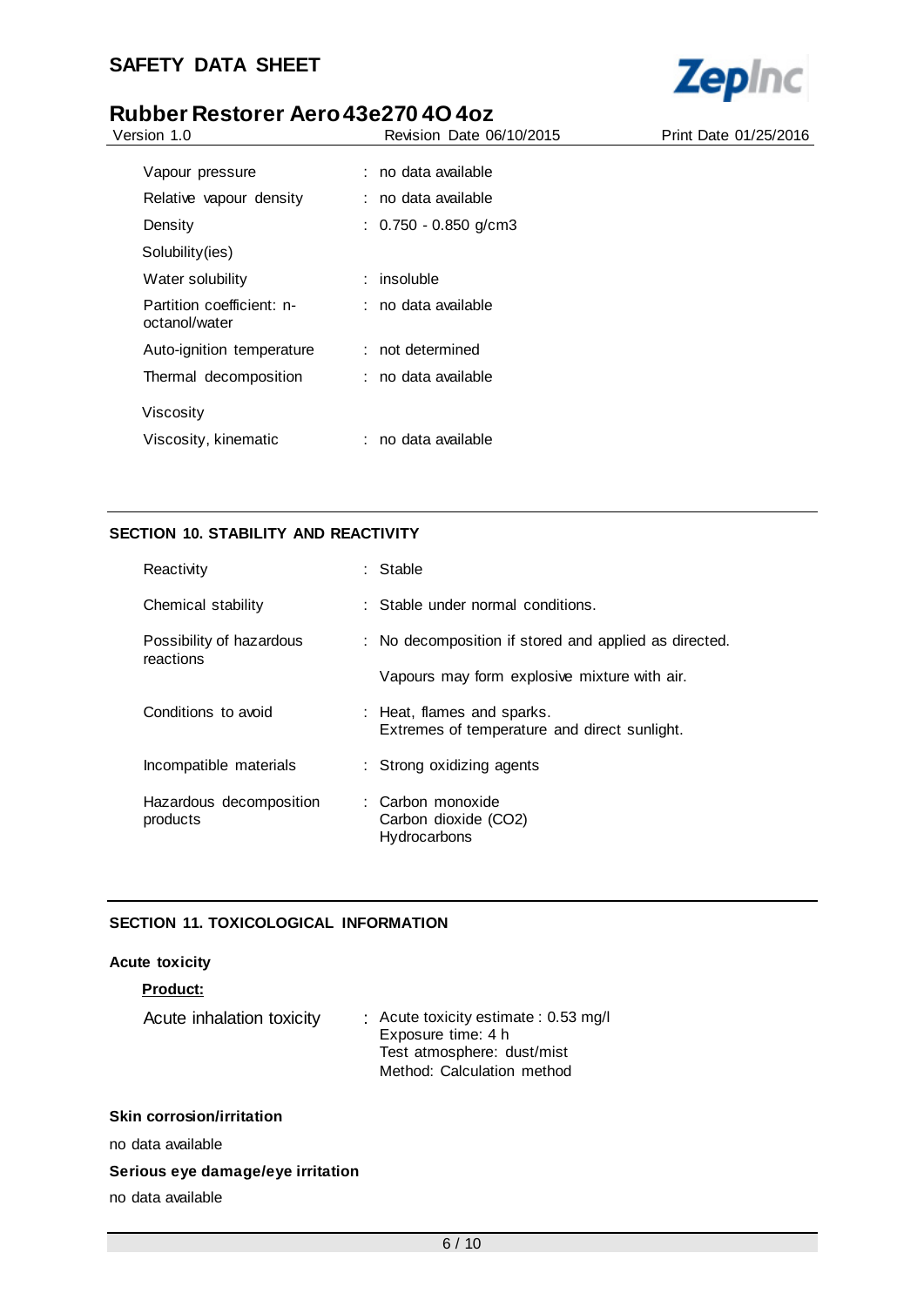

Version 1.0 Revision Date 06/10/2015 Print Date 01/25/2016

#### **Respiratory or skin sensitisation**

no data available

#### **Germ cell mutagenicity**

no data available

#### **Carcinogenicity**

no data available

#### **Reproductive toxicity**

no data available

#### **Naphtha (petroleum), hydrotreated heavy:**

#### **STOT - single exposure**

no data available

#### **STOT - repeated exposure**

no data available

#### **Aspiration toxicity**

no data available

#### **Further information**

#### **Product:**

Remarks: no data available

#### **SECTION 12. ECOLOGICAL INFORMATION**

#### **Ecotoxicity**

no data available

#### **Persistence and degradability**

## no data available

# **Bioaccumulative potential**

#### **Product:**

| Partition coefficient: n- | : Remarks: no data available |  |
|---------------------------|------------------------------|--|
| octanol/water             |                              |  |

#### **Mobility in soil**

no data available

#### **Other adverse effects**

no data available **Product:**

- Regulation 40 CFR Protection of Environment; Part 82 Protection of
- Remarks This product neither contains, nor was manufactured

**Substances** 

Stratospheric Ozone - CAA Section 602 Class I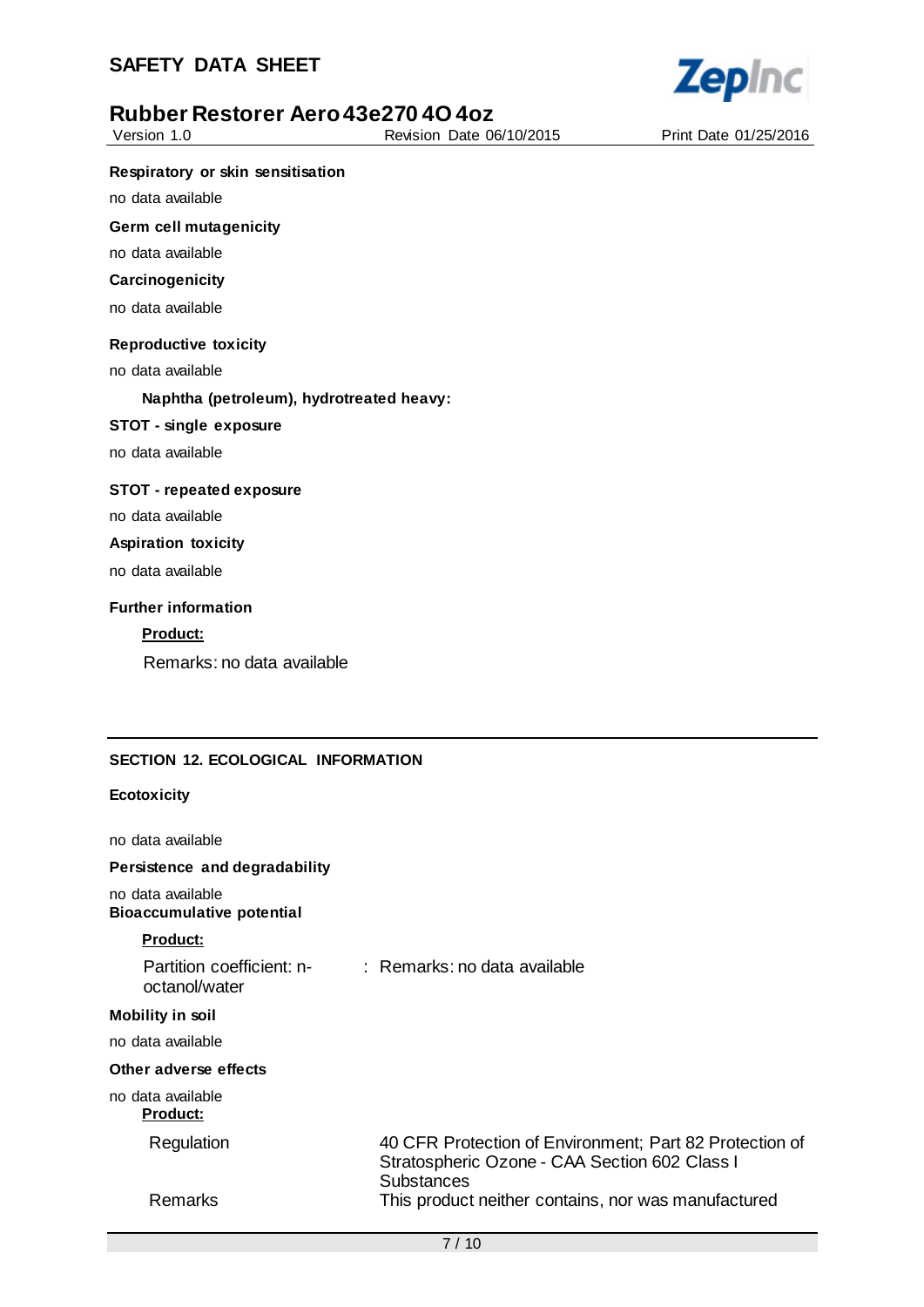

| Version 1.0                          | Revision Date 06/10/2015                                                                                                   | Print Date 01/25/2016 |
|--------------------------------------|----------------------------------------------------------------------------------------------------------------------------|-----------------------|
|                                      | with a Class I or Class II ODS as defined by the U.S.<br>Clean Air Act Section 602 (40 CFR 82, Subpt. A, App.A<br>$+ B$ ). |                       |
| Additional ecological<br>information | : no data available                                                                                                        |                       |

#### **SECTION 13. DISPOSAL CONSIDERATIONS**

| Disposal methods       |                                                                                                                                                                             |
|------------------------|-----------------------------------------------------------------------------------------------------------------------------------------------------------------------------|
| Waste from residues    | : Do not dispose of waste into sewer.<br>Do not contaminate ponds, waterways or ditches with<br>chemical or used container.<br>Send to a licensed waste management company. |
| Contaminated packaging | : Empty remaining contents.<br>Dispose of as unused product.<br>Do not re-use empty containers.<br>Do not burn, or use a cutting torch on, the empty drum.                  |

#### **SECTION 14. TRANSPORT INFORMATION**

Transportation Regulation: 49 CFR (USA): ORM-D, CONSUMER COMMODITY

Transportation Regulation: IMDG (Vessel): UN1950, AEROSOLS, 2.1, - Limited quantity

Transportation Regulation: IATA (Cargo Air): UN1950, Aerosols, flammable, 2.1, - Limited quantity

Transportation Regulation: IATA (Passenger Air): UN1950, Aerosols, flammable, 2.1, - Limited quantity

Transportation Regulation: TDG (Canada): NOT REGULATED AS DANGEROUS GOODS OR HAZARDOUS MATERIAL

#### SECTION 15. REGULATORY INFORMATION

#### **EPCRA - Emergency Planning and Community Right-to-Know Act**

#### **CERCLA Reportable Quantity**

This material does not contain any components with a CERCLA RQ.

#### **SARA 304 Extremely Hazardous Substances Reportable Quantity**

This material does not contain any components with a section 304 EHS RQ.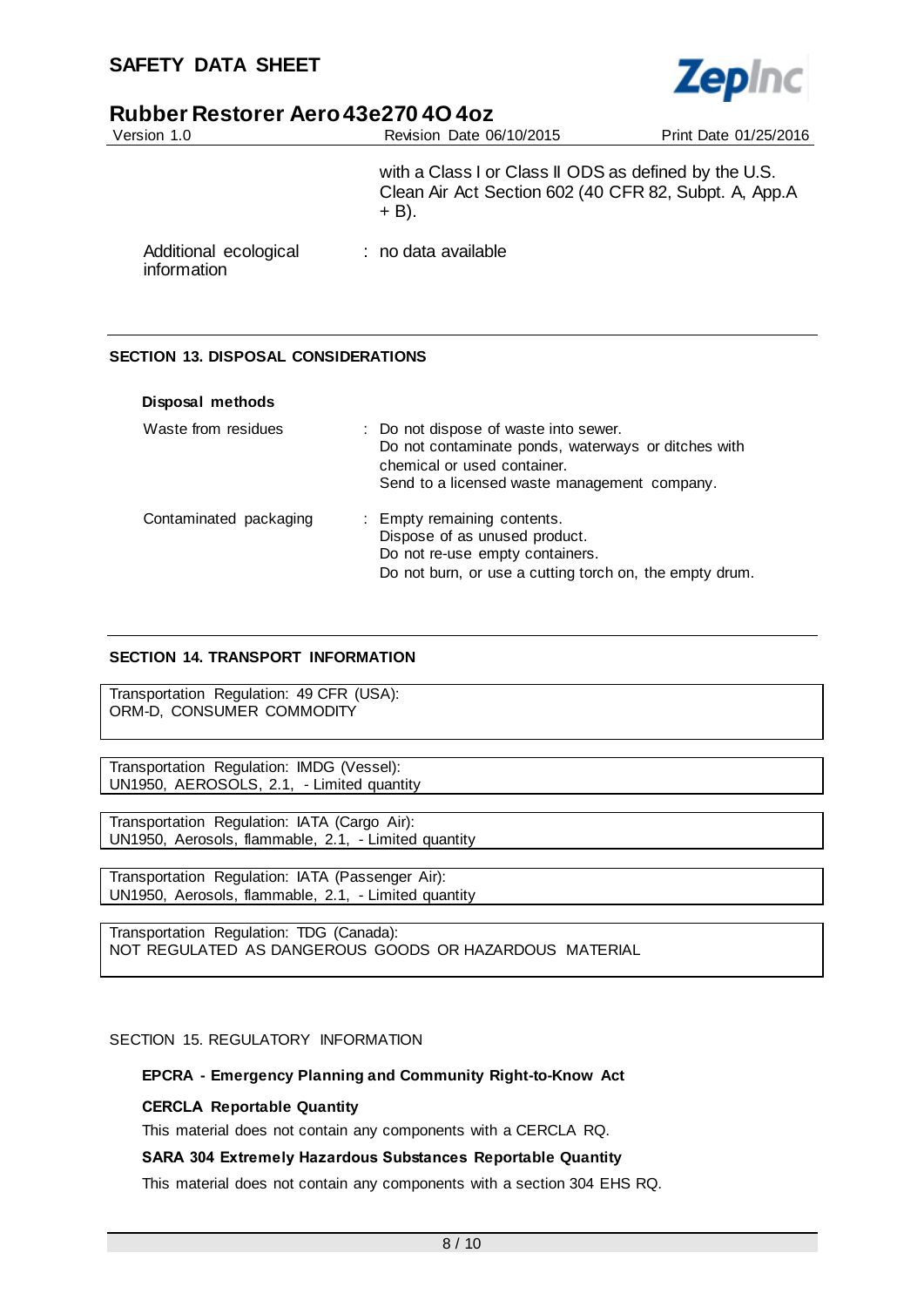

| Version 1.0                                                                              | Revision Date 06/10/2015                                                                                                                                                                                                                                                                                         | Print Date 01/25/2016 |
|------------------------------------------------------------------------------------------|------------------------------------------------------------------------------------------------------------------------------------------------------------------------------------------------------------------------------------------------------------------------------------------------------------------|-----------------------|
| SARA 311/312 Hazards                                                                     | $\therefore$ Acute Health Hazard<br>Fire Hazard                                                                                                                                                                                                                                                                  |                       |
| <b>SARA 302</b>                                                                          | : SARA 302: No chemicals in this material are subject to the<br>reporting requirements of SARA Title III, Section 302.                                                                                                                                                                                           |                       |
| <b>SARA 313</b>                                                                          | : SARA 313: This material does not contain any chemical<br>components with known CAS numbers that exceed the<br>threshold (De Minimis) reporting levels established by SARA<br>Title III, Section 313.                                                                                                           |                       |
| <b>California Prop 65</b>                                                                | This product does not contain any chemicals known to State of<br>California to cause cancer, birth defects, or any other<br>reproductive harm.                                                                                                                                                                   |                       |
|                                                                                          | The components of this product are reported in the following inventories:                                                                                                                                                                                                                                        |                       |
| <b>TSCA</b><br><b>DSL</b><br><b>AICS</b><br><b>NZIOC</b><br><b>PICCS</b><br><b>IECSC</b> | On TSCA Inventory<br>All components of this product are on the Canadian DSL.<br>On the inventory, or in compliance with the inventory<br>On the inventory, or in compliance with the inventory<br>On the inventory, or in compliance with the inventory<br>On the inventory, or in compliance with the inventory |                       |

#### **Inventory Acronym and Validity Area Legend:**

AICS (Australia), DSL (Canada), IECSC (China), REACH (European Union), ENCS (Japan), ISHL (Japan), KECI (Korea), NZIoC (New Zealand), PICCS (Philippines), TSCA (USA)

#### **SECTION 16. OTHER INFORMATION**



OSHA GHS Label Information: